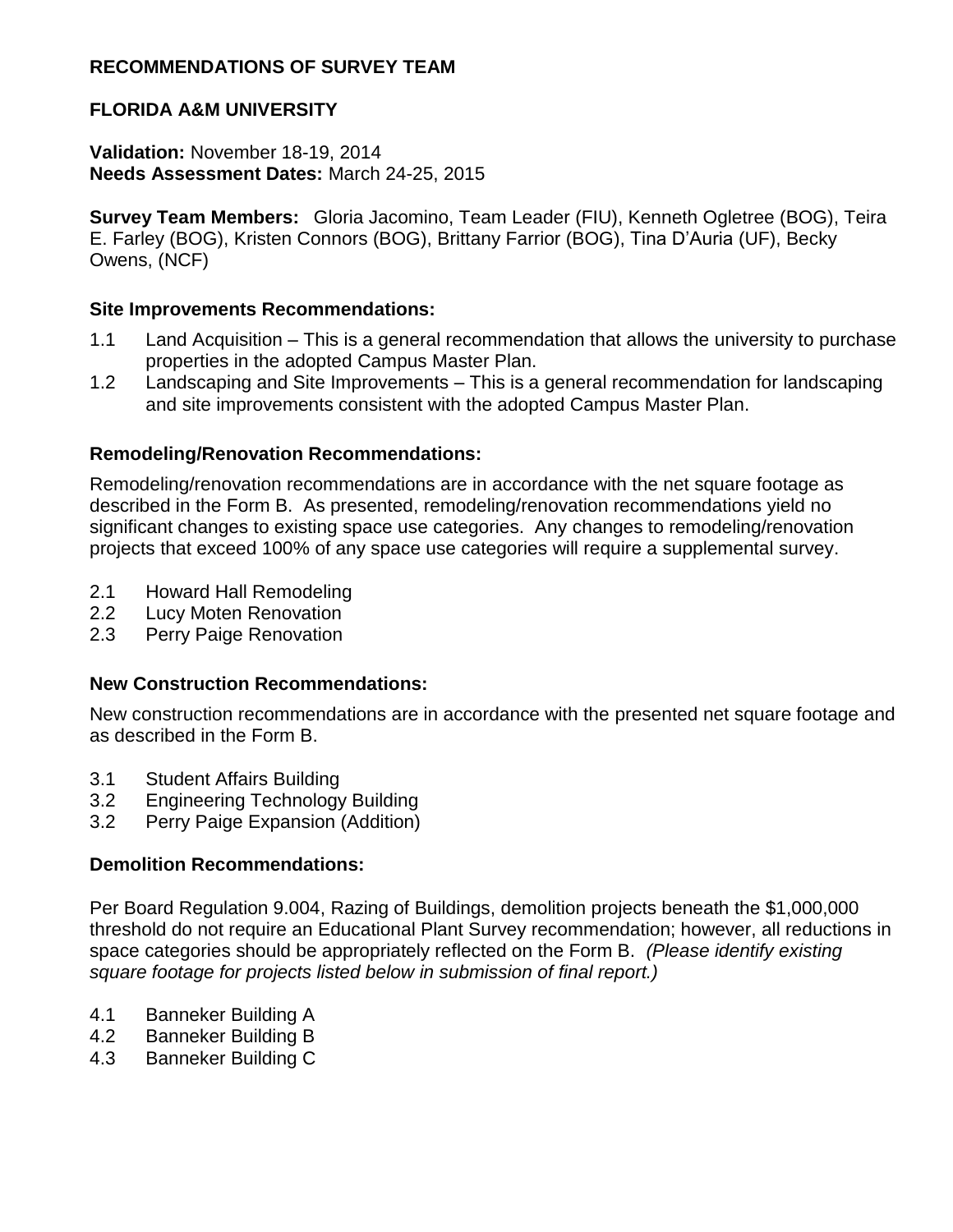- 4.4 Banneker Building D
- 4.5 Dyson Pharmacy Building

## **Projects Based on Exception Procedure**:

5.1 N/A

#### **Standard University-wide Recommendations:**

- SR1. Projects for safety corrections are recommended.
- SR2. Projects for corrections or modifications necessary to comply with the Americans with Disabilities Act are recommended.
- SR3. Projects required to repair or replace a building's components are recommended provided that the total cost of the project does not exceed 25% of the replacement cost of the building.
- SR4. Expansion, replacement and upgrading of existing utilities/infrastructure systems to support projects identified within this Educational Plant Survey are recommended.
- SR5. Projects requiring renovations to space vacated in conjunction with new construction that result in no significant changes in space categories, are recommended.

#### **Notes:**

- A. University is to write recommendation text in accordance with current Educational Plant Survey format criteria.
- B. The Survey Team requires that projects recommended for approval are to be incorporated into the Master Plan update(s).
- C. The Survey Team recommendations to the Board of Governors cannot exceed 100% utilization in any of the nine (9) space categories. Any project that exceeds 100% utilization must be modified to ensure approval by the Survey Team. The 100% threshold options are as follows:
	- 1. Re-verify classification /utilization
	- 2. Delete project or space utilization category
	- 3. Reduce space utilization category
	- 4. Trade with other space category within the project
	- 5. Shift project priorities
	- 6. Provide sufficient data to support any overage